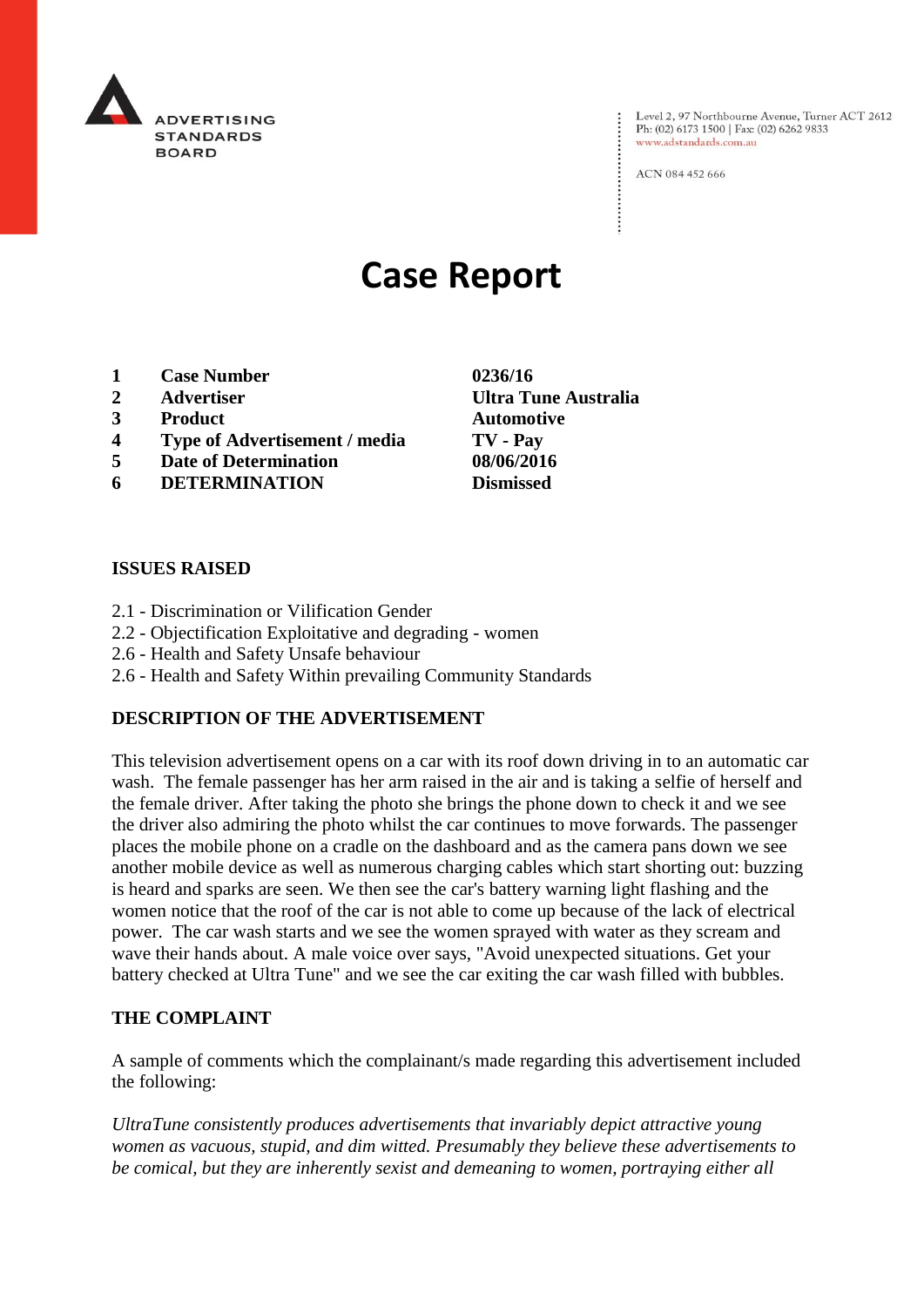*women as unintelligent, or some kinds of women (big breasted, young) as docile, incapable, unintelligent and thoughtless. Gratuitous sexualisation of women.There is a consistent theme in which women are positioned as hopeless, helpless, useless and stupid, and in 2016 this is entirely inappropriate and unnecessary.* 

*Advertisements that show women knowing nothing about cars, to the extent that they would be stupid enough to not remember to put the top up on a convertible before driving through a car wash, is insane. This advertisement is offensive because they depict females as A) bad drivers B) stupid and C) vacuous. These a negative, misogynistic and unhelpful stereotypes which have no place on TV in 2016, and are especially dangerous to young or impressionable minds watching the sport channel.* 

*Is it that hard to not demean an entire gender in order to advertise a product/service? In this day of political correctness and anti-sexism, these ads are so sexist, especially in this modern era, that I am totally gobsmacked. The skit had no relevance or connection to the product being advertised and it depicted women as stupid.* 

### **THE ADVERTISER'S RESPONSE**

Comments which the advertiser made in response to the complainant/s regarding this advertisement include the following:

*We confirm that we act on behalf of Ultra Tune Australia.*

*We refer to your email letter attaching complaints concerning our client's advertisement broadcasted on pay TV.*

*The advertisement in question is 30 second advertisement with two female actors in a motor vehicle that drives into a car wash.* 

*We note the issues raised by your letter (2.1, 2.2, 2.3 & 2.6 of the Code) and respond as follows:*

*2.1 Discrimination or Vilification Gender*

*Section 2.1 of the Code states that "Advertising or Marketing Communications shall not portray people or depict material in a way which discriminates against or vilifies a person or section of the community on account of race, ethnicity, nationality, gender, age, sexual preference, religion, disability, mental illness or political belief."*

*The Practice Note is relevant to this matter and, in relation to Section 2.1, describes types of behaviour and restricts depictions of those types of behaviour against people within certain groups. Those types of behaviour are: Discrimination, unfair or less favourable treatment, vilification, humiliation, intimidation, incitement of hatred, contempt or ridicule.*

*In our respectful submission, the advertisement does not show any form of discrimination or*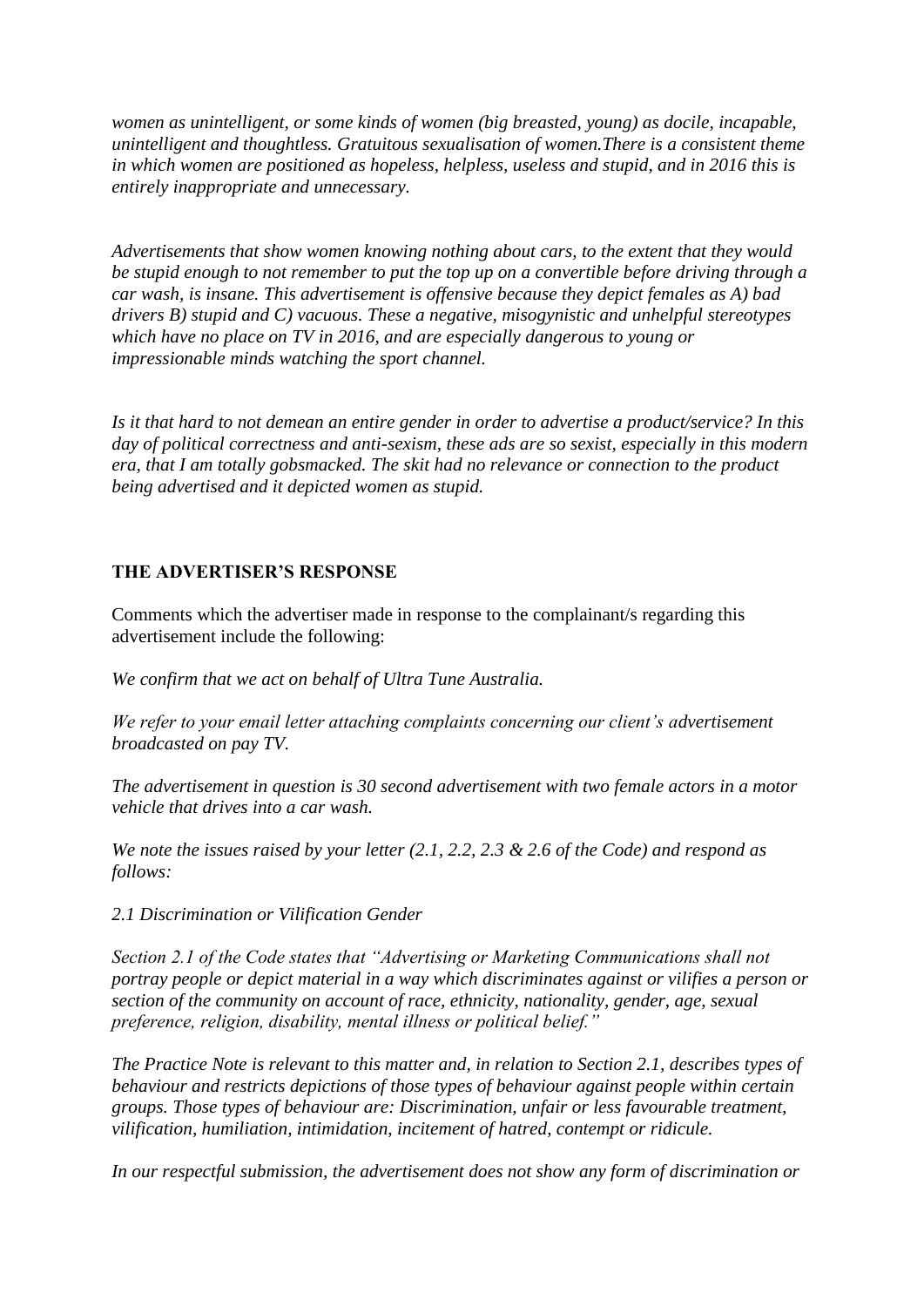*unfair or less favourable treatment against women.*

## *Previous findings*

*We refer to the Board's previous decision in Case 0176/16 and note the findings that:*

*1. However the Board considered that the women are depicted as unintelligent in the way in which they sit passively, with blank faces, in the car on the train tracks and also in the way they appear to not notice the oncoming train. This behaviour, in the Board's view, makes the women appear unintelligent and presents them in a stereotypical helpless female situation*

*2. the advertisement depicts women in a manner which suggests they do not get their car serviced, are unintelligent and unable to recognise a dangerous situation and the Board considered that the advertisement presents women as ridiculous. The Board considered that the stereotypical depiction of women being unable to look after their car perpetuates the depiction of women being ridiculous in relation to cars and that this incites ridicule towards their behaviour and women in general.* 

*In the current advertisement, the women do not sit passively, with blank faces, nor are they unaware of the issue created in this 'unexpected situation' (i.e. the theme of the ad series). The women cannot, therefore, be said to be portrayed in an unintelligent or stereotypically helpless depiction.*

*Furthermore, the fact that the car breaks down cannot form a depiction of women as unintelligent or unable to recognise a dangerous situation. The irony is that, in any iteration of this hyper-realistic situation, the unreasonable inference could be that the specific class of persons (i.e. gender, sexual orientation, race, etc.) would somehow be portrayed as "ridiculous…and…incites toward their behaviour". Any common-sense viewing of this ad leads to the conclusion that the driver and passenger have broken down in a car wash – the fact that they are female bears no consequence of the overall message of the ad.*

*The Macquarie Dictionary definition of incite is "to urge on; stimulate or prompt to action".*

*The Macquarie Dictionary definition of ridicule is "1. Words or actions intended to excite contemptuous laughter at a person or thing; 2. To deride".*

*Clearly, there is no act in this advertisement that is intended to either excite contemptuous laughter (i.e. laugh at rather than with the characters), or urge on, stimulate or prompt to action hatred contempt or ridicule for women. Any such finding could naturally be the result of an agenda driven biased view, however this should not be said to be the view of reasonable members of the public.*

*2.2 Objectification Exploitative and degrading – women*

*Section 2.2 of the Code states that "Advertising or marketing communications should not employ sexual appeal in a manner which is exploitative and degrading of any individual or group of people."*

*"Exploit" is defined in the Oxford dictionary as making use of a situation in a way that is underhanded or unfair.*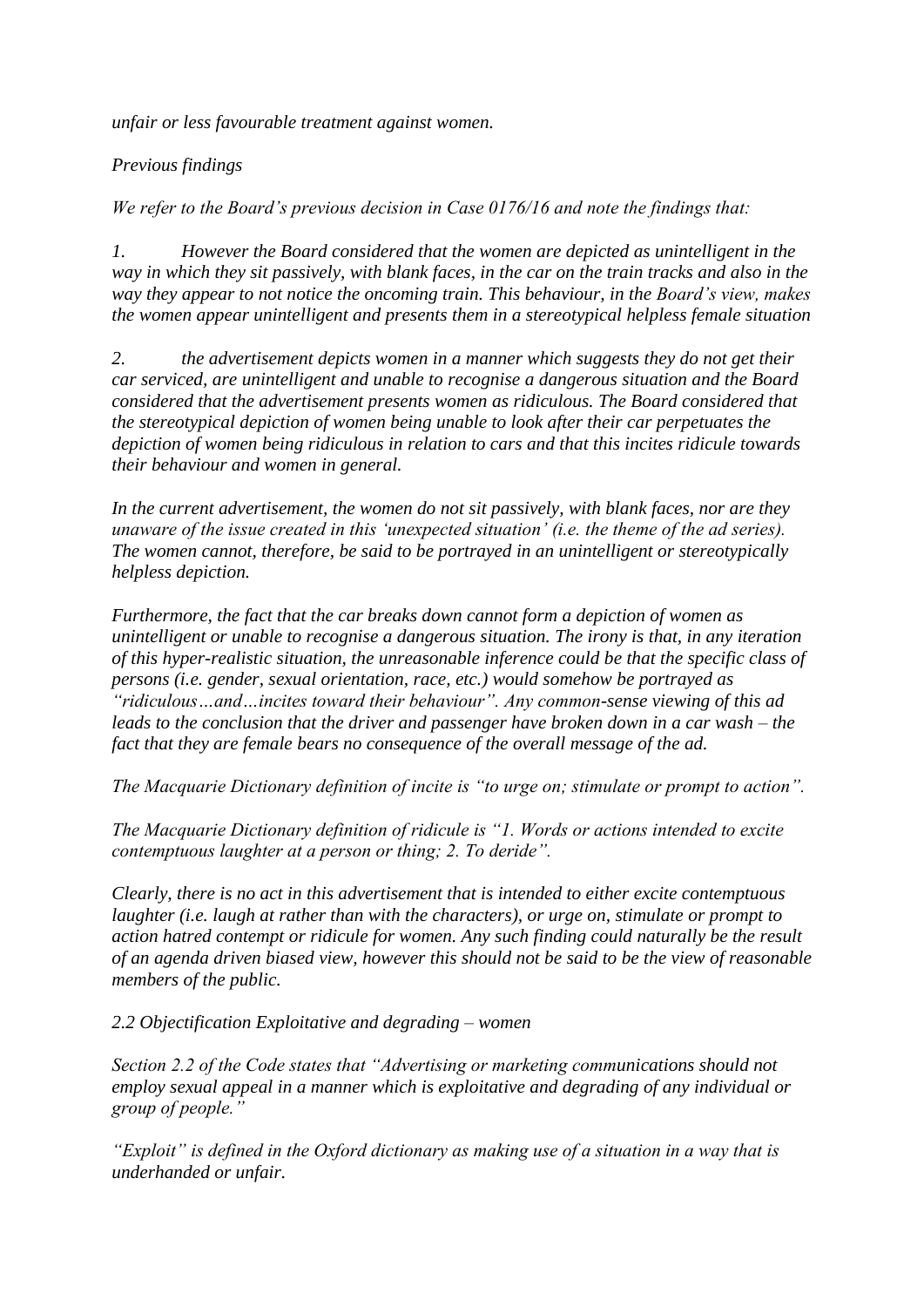*"Degrading" is defined in the Oxford dictionary as treating or regarding someone with contempt or disrespect.*

*We refute the suggestion that the advertisement in any way exploits or degrades women. The advertisement neither diminishes the actors' self-respect or humiliates them in any way. Furthermore, the advertisement does not make use of the car wash situation in way that is underhanded or unfair. The advertisement is a comical portrayal of a hyper-realistic situation that could occur, if a driver failed to properly service their vehicle. That the actors are female is immaterial to the underlying message of the advertisement being conveyed.*

*We refer to the Board's previous decision in complaint reference number 0020/16 and 0021/16 that:*

*"The Board noted that advertisers are free to use whomever they wish in their advertisements and considered that the use of two women in a car for an automotive product or service is not of itself discriminatory. The Board noted the women are dressed in low cut tops and short skirts and also noted that the scene is set at night and considered that the clothing is not inappropriate for two women going out. The Board also noted the complainants' concerns over the way in which the women are depicted with fake breasts, plumped up lips and shiny, plastic looking faces. The Board considered that the women are depicted sitting in a vehicle and walking away, in a Charlie's Angels type strut, from the vehicle. In the Board's view, while the women are wearing revealing clothes, the emphasis in the advertisement is on their position on a train track and not on particular aspects of their bodies. The Board considered that the women's' physical appearance may be considered as sexy to some viewers or exaggerated to others but that this is not of itself vilifying or discriminatory."*

*Furthermore, at no time, is the emphasis or focus of the advertisement on the actor's bodies or their clothing. The advertisement and actors are not strongly sexualised in any material way.*

*We refute that the actors are portrayed as being unintelligent or stupid.* 

*(i) It is a common occurrence for people to take "selfie" photographs regardless of their intelligence. The Internet and mainstream media contains many examples of such photographs.* 

*(ii) The advertisement clearly show that the actors are consciously aware of the problem (i.e. that the electrically operated roof does not work) and acknowledge the problem. There is clear recognition that the vehicle and actors will be drenched in water from the car wash.*

*(iii) Once in the car wash, there is very little (from a practical perspective) that either any person could do, irrespective of gender. We submit that the ad does not depict the women as either docile or unintelligent - they are reacting as any person would in that situation (albeit that the advertisement provides a hyper-realistic and comical setting).*

*(iv) There is no ridicule of the women but rather, in line with the humour of the advertisement, they are placed in a ridiculous and 'unexpected situation', which is the theme of the advertisement (i.e. had they had the car serviced by our client, this situation would not*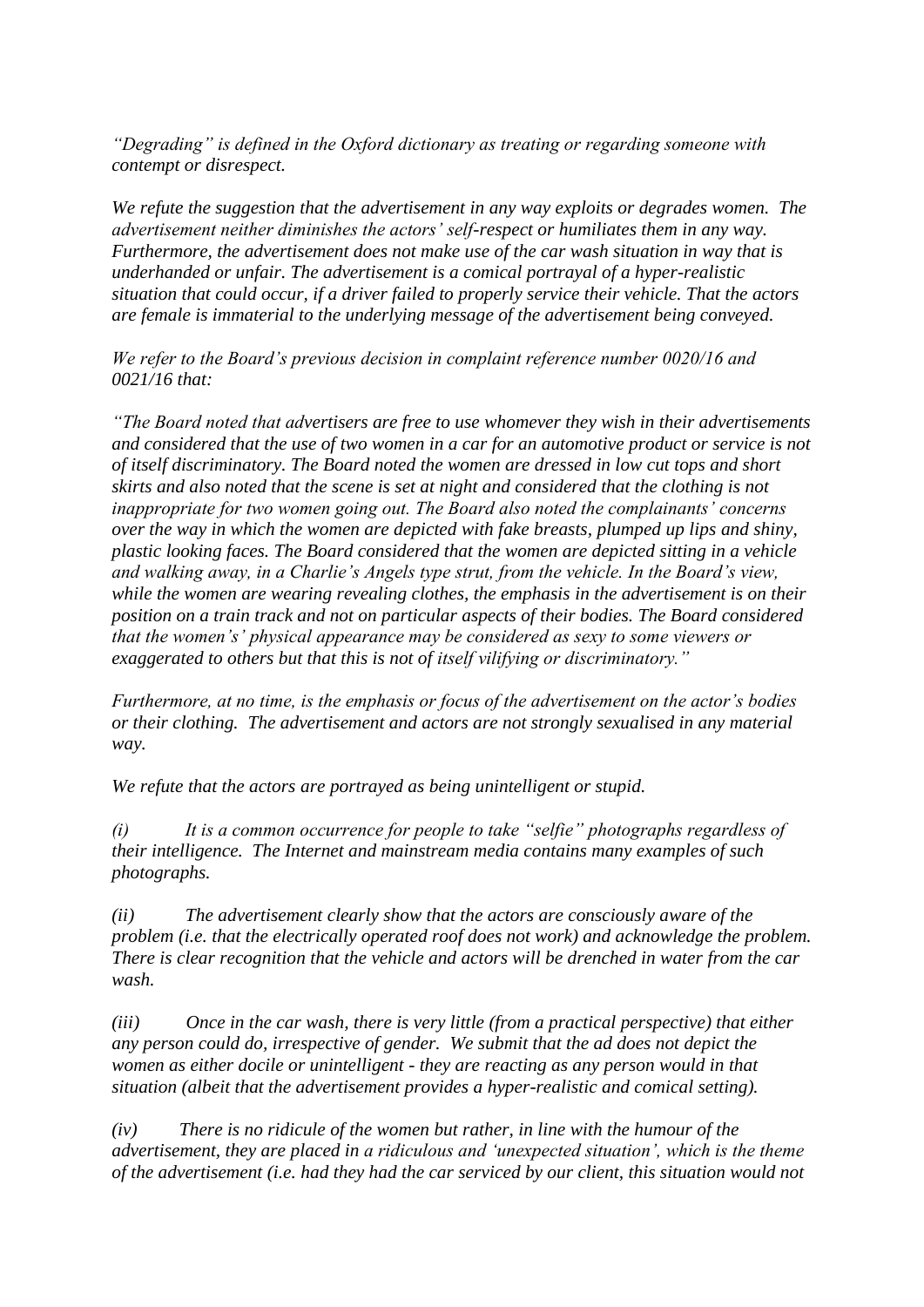*have occurred).*

*We also submit that the advertisement, like all in our series, has been created in an 'over the top' and comical manner. For example, the electrical wiring in the central console is clearly not realistic with clearly artificial wiring sparks and smoke. The advertisement in no way suggests that this situation occurred because the occupants are female, nor does it suggest that this would not be possible if the occupants were male – it is clearly a comical depiction of an outrageous scenario that could occur (although unlikely), if a person was to fail to service their car adequately.*

*The advertisement has a PG rating classification.*

*2.6 Health and Safety Unsafe behaviour*

*2.6 Health and Safety within prevailing Community Standards*

*Section 2.6 of the Code states that "Advertising or Marketing Communications shall not depict material contrary to Prevailing Community Standards on health and safety."*

*We note that the ASB letter of 17 May 2016 seeks a response from our client in respect of Section 2.6 of the Code. Save for a verbal reference of the ASB regarding the depiction of the passenger's arm outside the vehicle, the complaints included in the ASB letter do not make any reference to any safety issues nor are there any further particulars in the ASB's letter of their safety concerns.*

*We are not in an adequate position to properly respond to any allegation / concerns in respect of section 2.6 of the Code. As a matter of natural justice, we reserve the right to provide further response to any allegation or concern in this regard.*

*Nevertheless, without prejudice to our rights of further response, we say the following:*

*(a) The advertisement was filmed in a controlled environment. At no time were any actors or production crew ever at any risk of harm.*

*(b) The vehicle was a convertible and is shown pulling into the entrance of an automatic car wash at slow speeds and came to a complete stop.* 

*(c) The passenger's arm was extended above her head in a safe position. The vehicle was on private property and not on the open public road (no road laws were infringed).* 

*(d) The driver was not holding nor controlling the mobile phone at any time.*

*(e) The "selfie" photograph was taken by the passenger whilst the vehicle was in (and under the control of) the automatic car wash.*

*(f) The style of the advertisement is a staged, exaggerated and unrealistic situation designed for humour, as clearly portrayed by the exaggerated and unrealistic electrical wiring, sparks, smoke, reactions of the women to the roof not deploying, the woman going through the automatic car wash and the soap bubble filled vehicle cabin at the end.*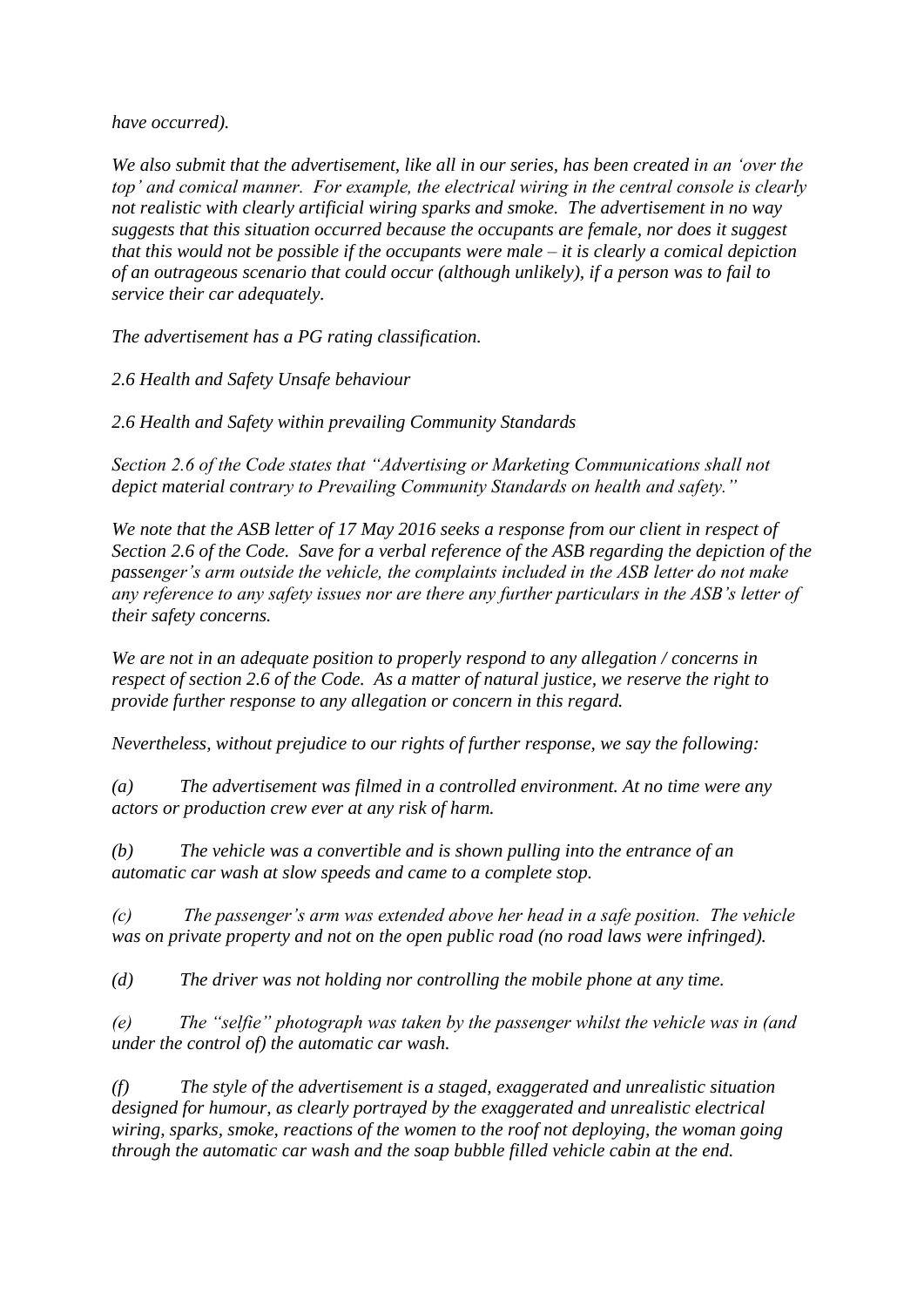*(g) The humour of the advertisement was presented in a staged exaggerated and unrealistic situation that provide an overall impression of humour, which would not be able to replicated by the boarder community.* 

*For the reasons above, we do not believe the advertisement breaches AANA Advertisers Code of Ethics in any way.*

## **THE DETERMINATION**

The Advertising Standards Board ("Board") considered whether this advertisement breaches Section 2 of the Advertiser Code of Ethics (the "Code").

The Board noted the complainants' concerns that the advertisement depicts women as stupid sex objects and is demeaning and inappropriate.

The Board viewed the advertisement and noted the advertiser's response.

The Board considered whether the advertisement complied with Section 2.1 of the Code which requires that 'advertisements shall not portray or depict material in a way which discriminates against or vilifies a person or section of the community on account of race, ethnicity, nationality, gender, age, sexual preference, religion, disability, mental illness or political belief.'

The Board noted that this television advertisement shows two women going through a car wash in a convertible and being unable to put the roof down as the battery has failed as a result of the numerous devices they are charging.

The Board noted the Practice Note relevant to this matter and in relation to Section 2.1 which describes types of behaviour and restricts depictions of those types of behaviour against people within certain groups. The types of behaviour are:

- Discrimination unfair or less favourable treatment
- Vilification humiliates, intimidates, incites hatred, contempt or ridicule.

The Board noted the Macquarie Dictionary definition of incite:

- "to urge on; stimulate or prompt to action".

The Board noted it had previously upheld similar complaints about advertisements by the same advertiser where the same women were presented in an unexpected situation. In those cases (0020/16, 0175/16):

"The Board noted that the intent of the advertisement is to depict two women unexpectedly breaking down – with the advertiser suggesting that regular services from Ultratune will prevent such an 'unexpected situation.' The Board accepted that the intent of the advertisement is to show an unrealistic situation. However the Board considered that the women are depicted as unintelligent in the way in which they sit passively, with blank faces, in the car on the train tracks and also in the way they appear to not notice the oncoming train.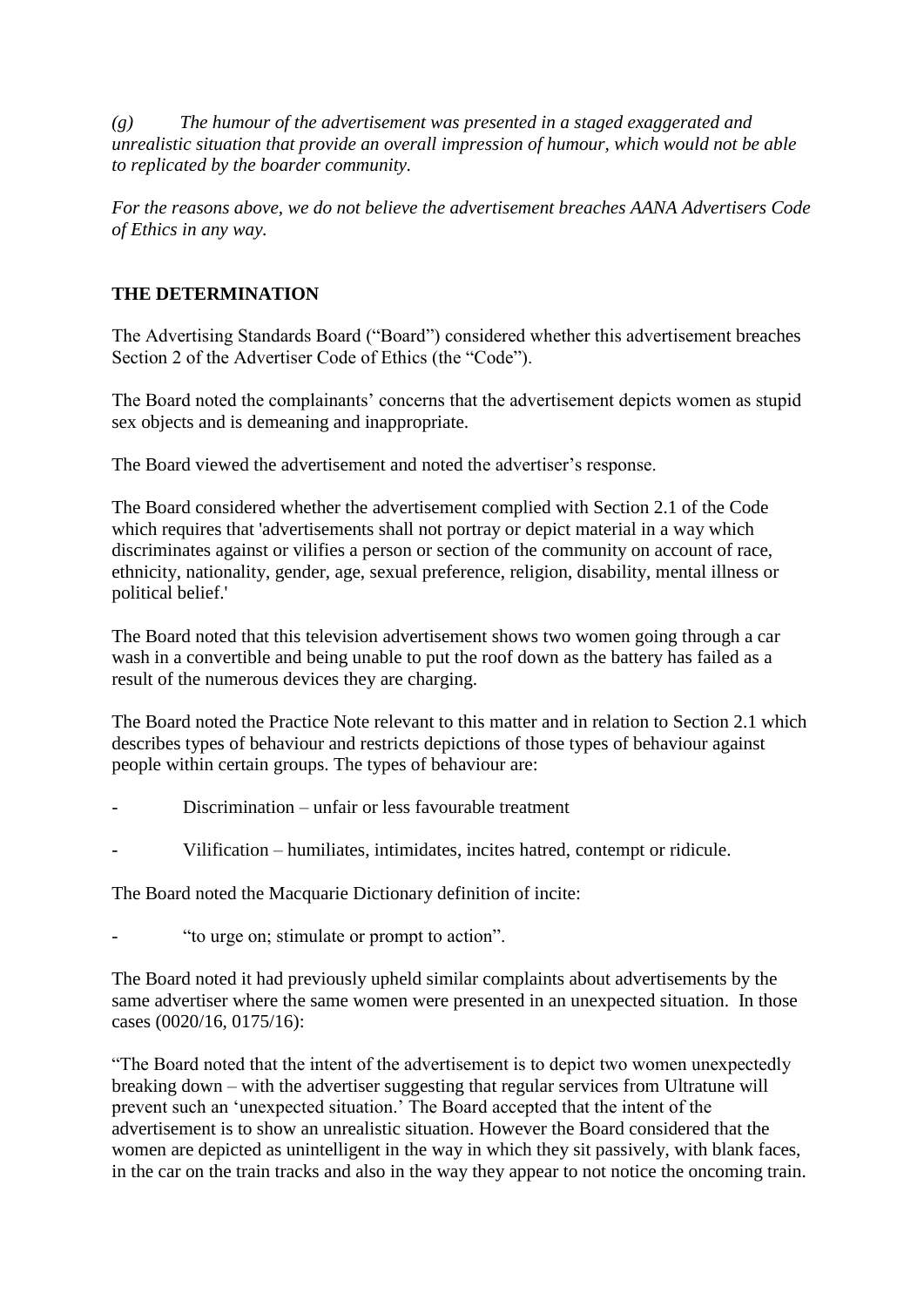This behaviour, in the Board's view, makes the women appear unintelligent and presents them in a stereotypical helpless female situation. In the Board's view, the depiction of the women's reaction to their situation is a negative depiction of women and does amount to vilification of women…

The Board considered that the advertisement ridicules people of a certain group, namely women, in the way in which the women are depicted. Specifically, the Board considered that the overall suggestion in the advertisement is that these women can't think: their car slowly comes to a stop and their reaction is to look as though they have not fully registered what has happened and take too long to realise where they have broken down and the consequence of that"

The Board noted it had also dismissed complaints about an advertisement by the same advertiser showing the two women almost driving over a cliff in case 0040/16 where:

"…the Board considered that the women are shown making a not uncommon accident then actively trying to save themselves. The Board noted it was the woman's fault that the car ended up balancing precariously on the edge of a cliff but considered that selecting the incorrect gear is not an unlikely occurrence even if the consequences in the advertisement are absurd. The Board accepted the intent of the advertisement is to show an unrealistic situation. The Board noted in the current advertisement that although the women do not speak they do have the presence of mind to realise that they are in danger and use an App to summon a rescue party."

In the current advertisement the Board noted that although it is the women's fault that the battery dies – the suggestion being that they have overloaded the battery with charging cables, and that they have not had their car serviced regularly – the women are shown to immediately recognise that there is a problem with their car even though they are powerless to do anything about it.

The Board noted that advertisers are free to use whomever they wish in their advertisements and considered that the use of two women in a car for an automotive product or service is not of itself discriminatory. The Board considered that the women's' physical appearance may be considered as sexy to some viewers or exaggerated to others but that this is not of itself vilifying or discriminatory.

Overall the Board considered that the advertisement did not portray or depict material in a way which discriminates against or vilifies a person or section of the community on account of gender.

The Board determined that the advertisement did not breach Section 2.1 of the Code.

The Board considered whether the advertisement was in breach of Section 2.2 of the Code. Section 2.2 of the Code states: "Advertising or marketing communications should not employ sexual appeal in a manner which is exploitative and degrading of any individual or group of people."

The Board noted the complainants' concerns that the advertisement depicts women as sex objects and noted that in order to breach this Section of the Code the images would need to be considered both exploitative and degrading.